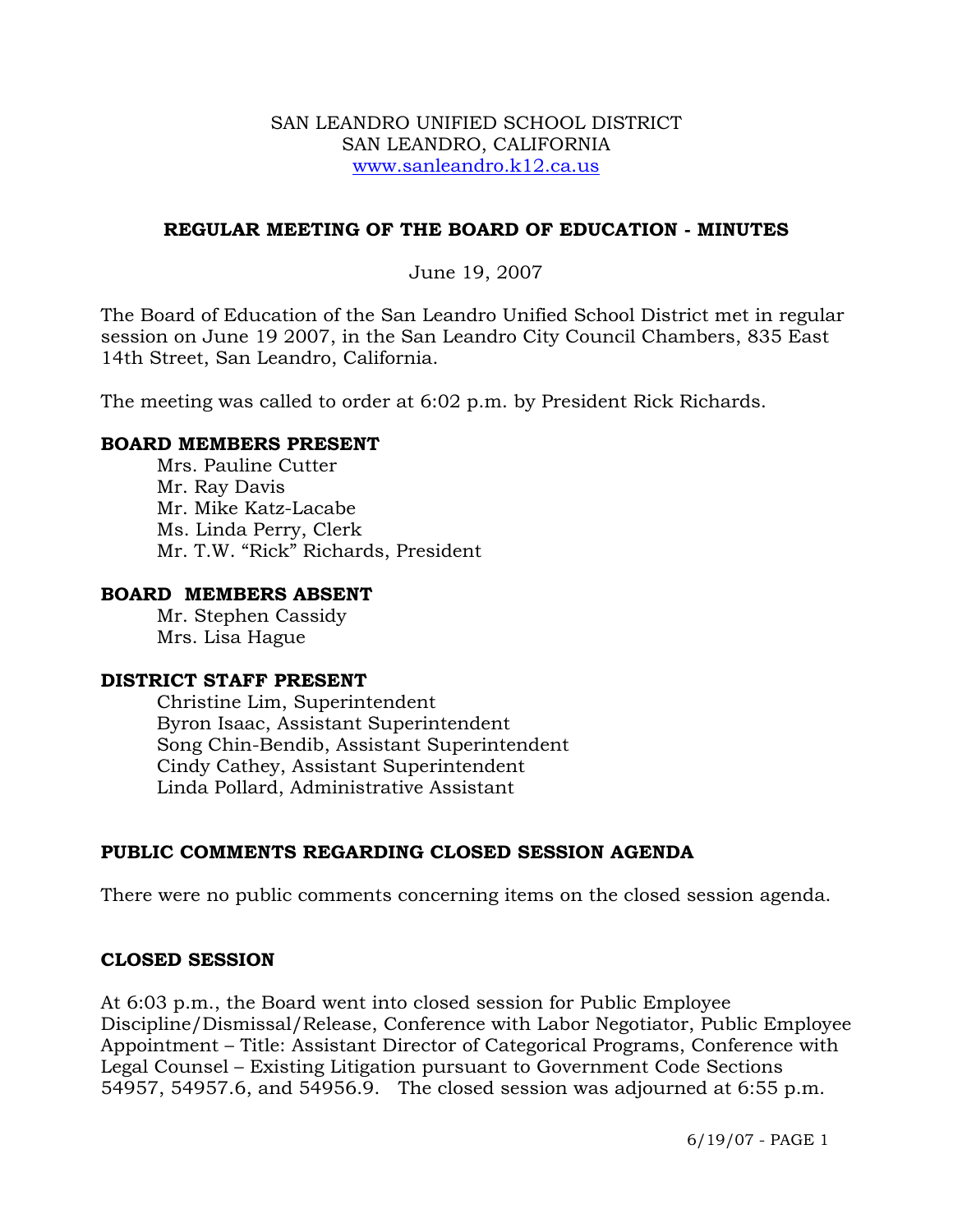The Board returned to open session at 7:05 p.m. with the Pledge of Allegiance to the Flag led by the District's 2007-2008 "Teacher of the Year" Chuck Leming. President Richards said the Board had been in closed session and no action was taken.

# **APPROVAL OF AGENDA**

On a motion made by Mr. Davis and seconded by Ms. Perry, the Board approved the agenda for the regular meeting of June 19, 2007, by a 5-2 vote. Trustees Cassidy and Hague were absent.

## **PRESENTATIONS**

- The Board of Education recognized the following 2007-2008 Employees/Volunteers of the Year:
	- Classified Employee: Karen Perez
	- Teacher of the Year: Chuck Leming
	- Administrator of the Year: Geri Isaacson
	-

• Volunteers: Billy and Eve Hustace

Following the presentation, Superintendent Lim invited Billy and Eve Hustace to share an inspiring, recently seen, slide show featuring the 5th grade students at their promotional ceremonies Washington Elementary School.

On behalf of the Board, President Richards thanked those honorees for all of their hard work towards making the District and school sites great.

McKinley Elementary School Principal Geri Isaacson presented information to the Board regarding the school's desire to implement school uniforms. The presentation included what the school has done thus far to prepare for a school uniform dress code, beginning with parents inquiring if a school uniform policy would be possible as a way of not only improving safety at school, but placing the focus on an effective learning community instead of comparisons (i.e. clothes). Parent survey results, proposed uniform colors and styles, how the school will offer scholarships, and the opt-out process were also presented.

 Ms. Isaacson was accompanied by parents, staff, and young students modeling uniforms and speaking out in support of the proposed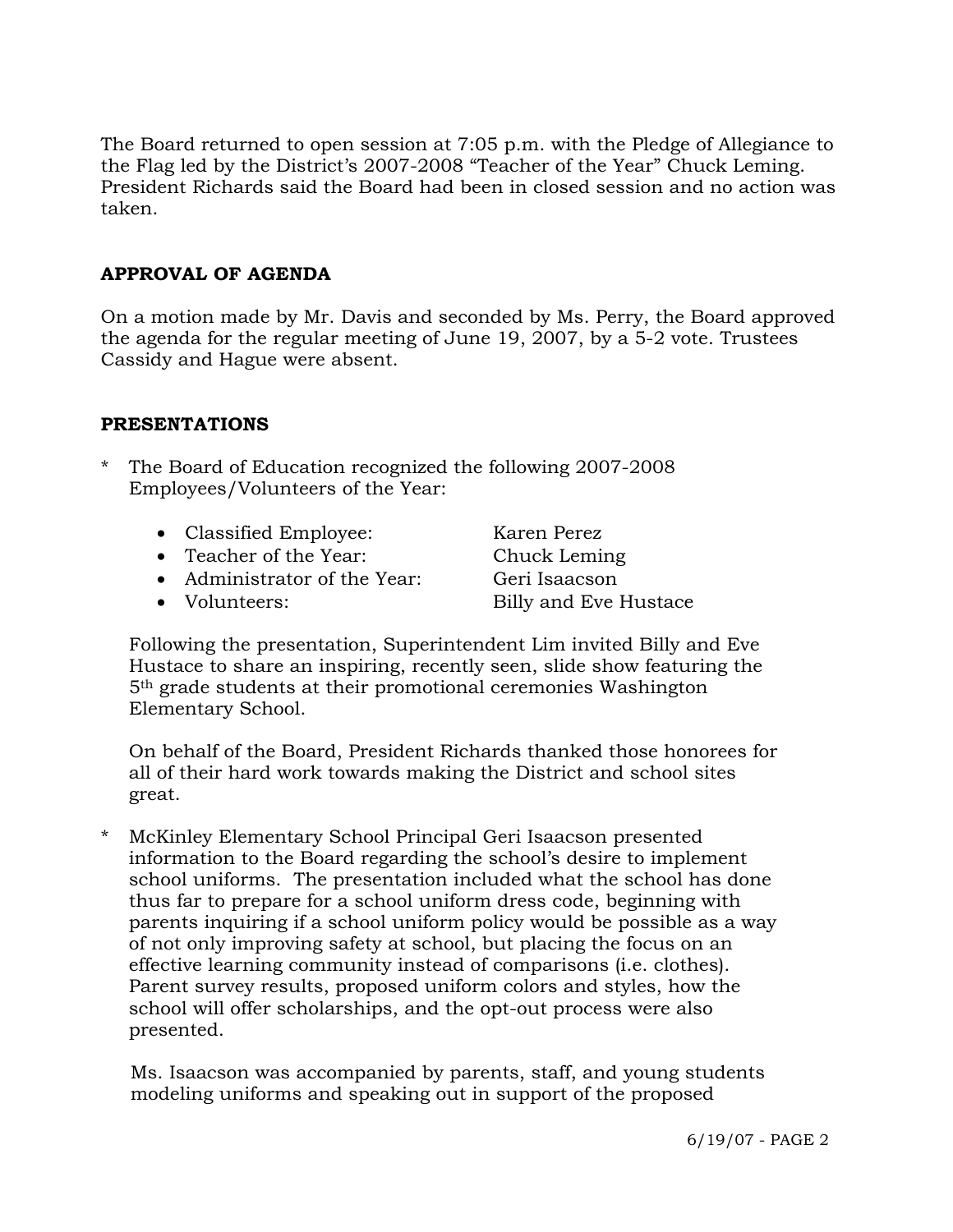uniform policy.

 Ms. Perry clarified that in keeping with the Education Code requiring that "the principal or designee shall give parents/legal guardians give at least six months notice before a school uniform policy is implemented", the adopted policy would be optional until December 2007. Ms. Isaacson also confirmed that if approved, the policy would be incorporated into McKinley's Safe Schools Plan.

 Mr. Katz wondered if Ms. Isaacson was aware of any studies showing the impact of uniforms on improving discipline, attendance, or safety at schools. Ms. Isaacson noted that while research is very different between elementary and high school, there is documentation available supporting both sides of the issue; however, in the case at McKinley, the decision was based more on parent requests and wishes.

 Mrs. Cutter reminded staff to be sure incoming kindergarten parents are given ample notice of this upcoming policy prior to the beginning of school, suggesting that it be part of the kindergarten school packet.

 McKinley staff further noted that the uniforms were available at most stores including Walmart, Target, J. C. Penney, and Bancroft Uniforms at a cost ranging from approximately to \$17-25.

\* The Conceptual Design Teams completed their work on/or before June 1, 2007, as required. The leads for each team provided the Board with a summary of the team's final work along with highlights of key information and concepts that they will be passing on to the Steering Committee, the next phase in the design process. Names of those members who would be serving on the Steering Committee were also announced. San Leandro High School Principal Amy Furtado wrapped up the presentation by reporting on the Steering Committee concept, next steps in the process, which includes ensuring that the major projects are cohesive and well integrated.

 Mr. Davis relayed two questions that were raised at the Cherry Festival. The first was if the curriculum was designed to facilitate  $9<sup>th</sup>$  grade science. In response, Ms. Furtado said "absolutely", indicating that the science department was currently involved in a curriculum audit and because of the increased student interest in science, the high school was expanding the science program. The other area of interest focused on if the approach to the design of the PGE parking lot is impacted on whether or not the District owns or leases the property. Mr. Murphy, Director of Facilities and Measure B Bond Projects, indicated "probably not" and if so, it would only be minor.

\* Danny Hillman, District Grant Coordinator, provided the Board with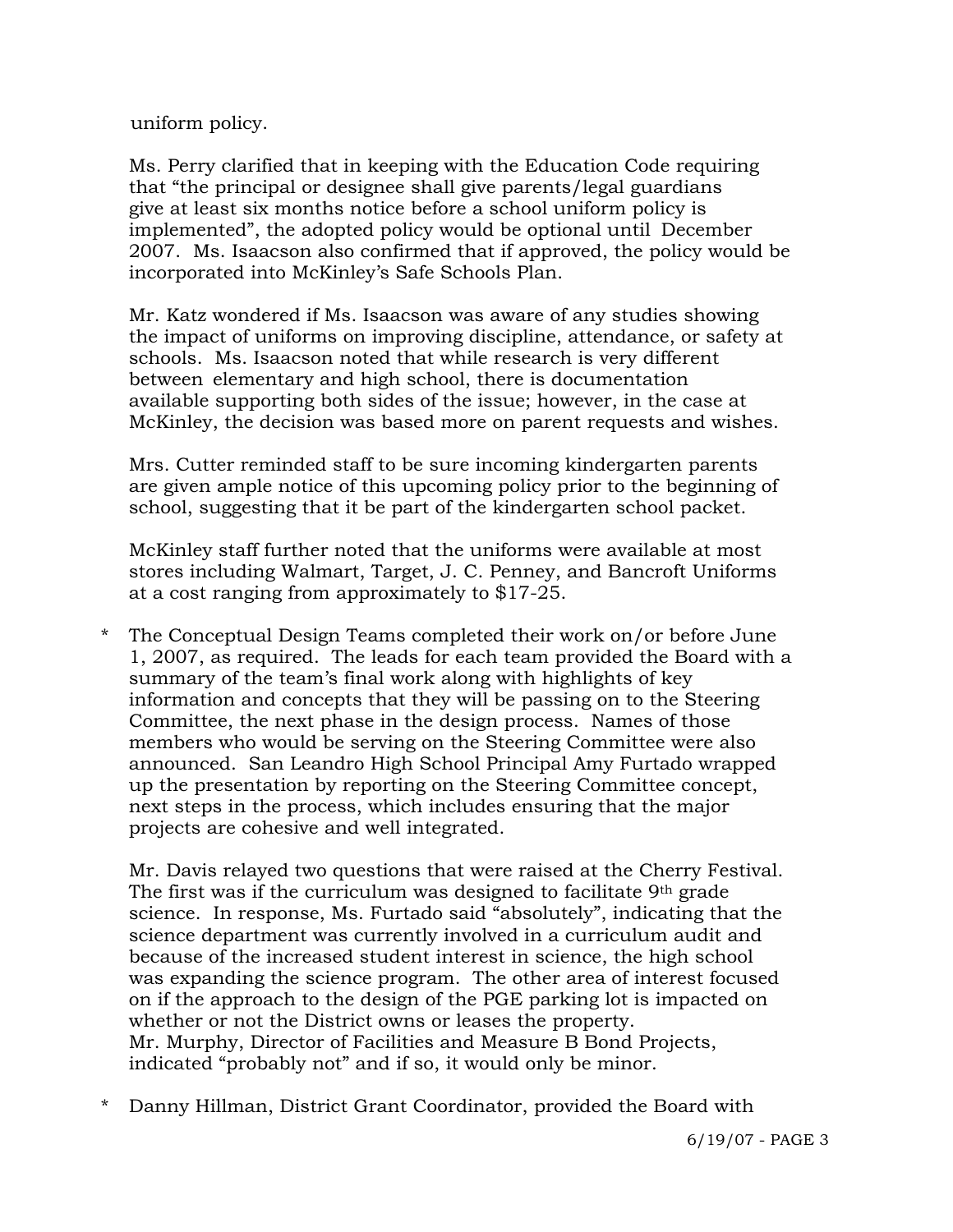information related to the District's elementary and middle school after school programs, ASES (After School Education and Safety) as well as steps that have been taken to implement childcare at more of our elementary school sites. The presentation reviewed the requirements of the after school programs, our progress and challenges in meeting those requirements, answers to frequently asked questions, and the District's plans for the 2007-2008 school year. Highlights included:

- The District met the ASES timeline and received the full allotment for the 2007/08 school year enabling the five schools awarded funding to implement the program on February 5, 2007.
- Partners are City of San Leandro Recreation Department (Garfield, Jefferson, Washington and Wilson) and San Leandro Boys and Girls Club (McKinley)
- The program must include a literacy component (such as tutoring and/or homework assistance, remedial activities, extended learning activities, technology education, and language skills) and an education enrichment component (such as fine arts, recreational, science related activities (rocketry, robotics) and physical fitness activities, service learning, and character education.
- Title I and Intervention funds are leveraged with ASES funds in order to service more students
- The middle school ASES is currently in the  $2<sup>nd</sup>$  year of a 3 year cycle, is using District employed staff to run programs and will be partnership with the City's Recreation Department to strengthen the program offerings in 2007/08
- The District is also working with Davis Street Family Resource Center seeking to provide or include childcare at Washington and Jefferson Elementary Schools.

 Mrs. Cutter said that the San Leandro Adult School offers a parent cooperative, Broadmoor Nursery School, and childcare for adult school students who are attending classes and that should be included in the child and after school matrix. She was also interested in programs available for truant and/or suspended/expelled students.

 Ms. Perry suggested adding ages for services and if parents are required to pay a fee or if the program is subsidized to the matrix. Mr. Hillman explained that the matrix would include more detailed information for the website.

 Ms. Perry was concerned about the childcare/facility issue at Jefferson and felt that the Facilities/Tech Committee should provide input. She hoped that in an effort to avoid any conflict issues, the childcare being offered at Washington would be compatible with other program offerings at the school. She was also concerned about sustainability of the programs beyond funding, and training for program staff. She particularly stressed the importance of equity throughout the District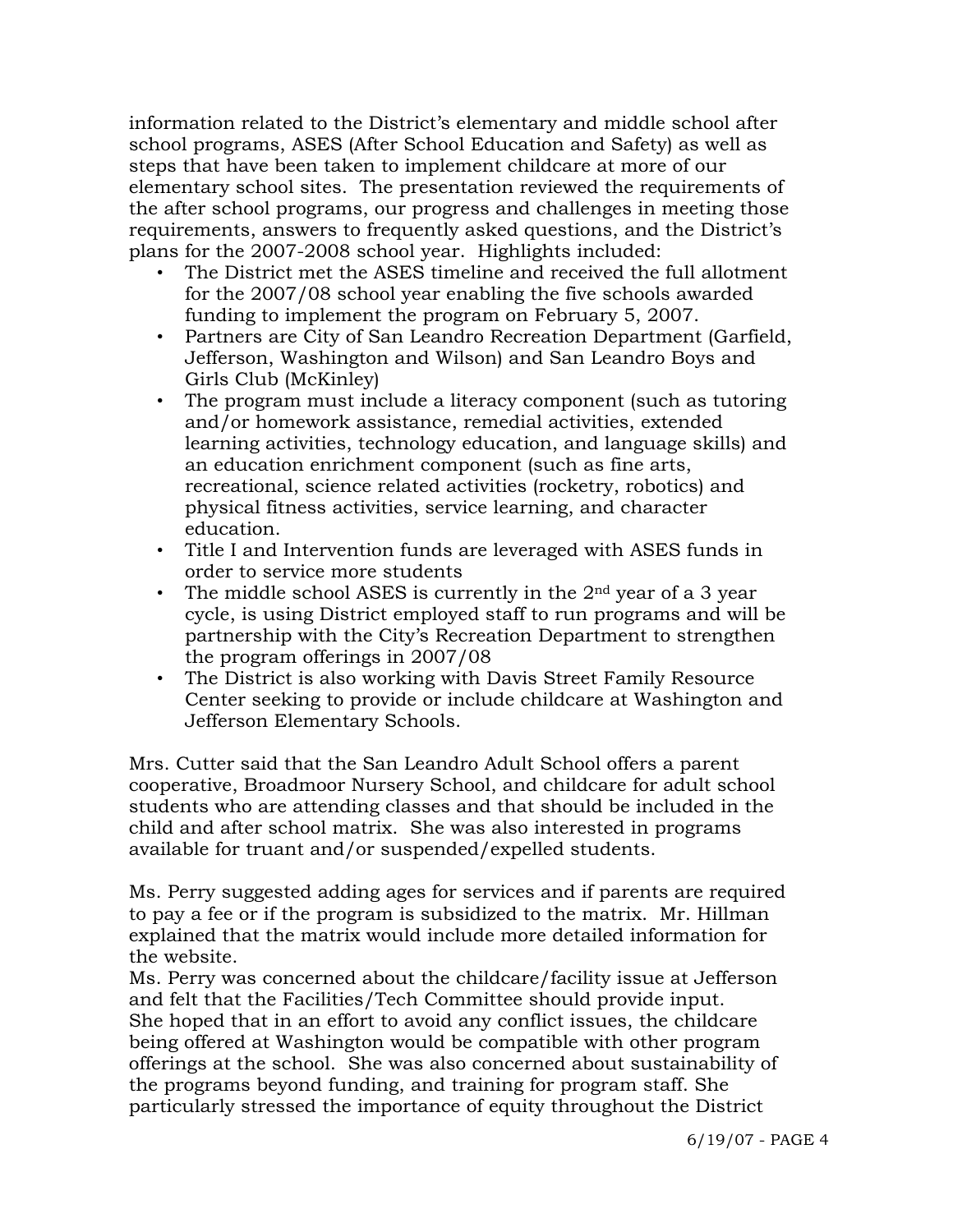and offering programs district-wide as we move forward.

 The Board thanked and commended Mr. Hillman for his "passion" and efforts towards securing childcare for families in the District and looking at the child as a whole, to make families stronger.

\* Daniel Chaja, Assistant Director of Research and Program Evaluation, provided the Board with information related to the 2006-2007 California High School Exit Exam (CAHSEE) administration and passing rate school wide and for statistically significant subgroups. He also provided some comparative data that demonstrated the progress and trends of our student results; notably the gains the District is making to close the achievement gap, particularly those reflected in the passing rates of our African American and Latino students' subgroups. At the request of a Board member, Class of 2007 graduation data for San Leandro High School, Lincoln High School and Lighthouse was included in the presentation.

 Responding to Mrs. Cutter, Mr. Chaja explained the process, how many times the CASHEE can be offered, and options available to seniors who do not pass it.

 Ms. Perry asked for further clarification of the breakdown data for Students with Disabilities, as it seemed confusing to her, stressing the importance of keeping the statistics in context so that the information is not misconstrued by the community.

 Mr. Katz was happy to see that the District was making progress with regards to closing the achievement gap. He was interested in how the District compared to similar schools or to the state as a whole. Mr. Chaja explained that the data presented came from the District's EduSoft database, as the information was not currently available on the state department website; however he would be happy to research that.

\* Song Chin-Bendib, Assistant Superintendent, Business Services provided a presentation on the 2007-2008 Adoption Budget that included enrollment data, General Fund Unrestricted multi-year projected budget assumptions, General Fund combined revenue sources and expenditures, as well as Estimated Actuals Other Funds for Fiscal Year 2006-2007.

 A General Fund Multi Year Projections – Unrestricted chart shared indicated that while the 2007-2008 Adoption Budget reflected an operating deficit of \$82,294 in the General Fund Unrestricted, Ms. Chin-Bendib pointed out that the District continued to maintain the required 3% reserve and updated data would be provided with the 1st Interim Report.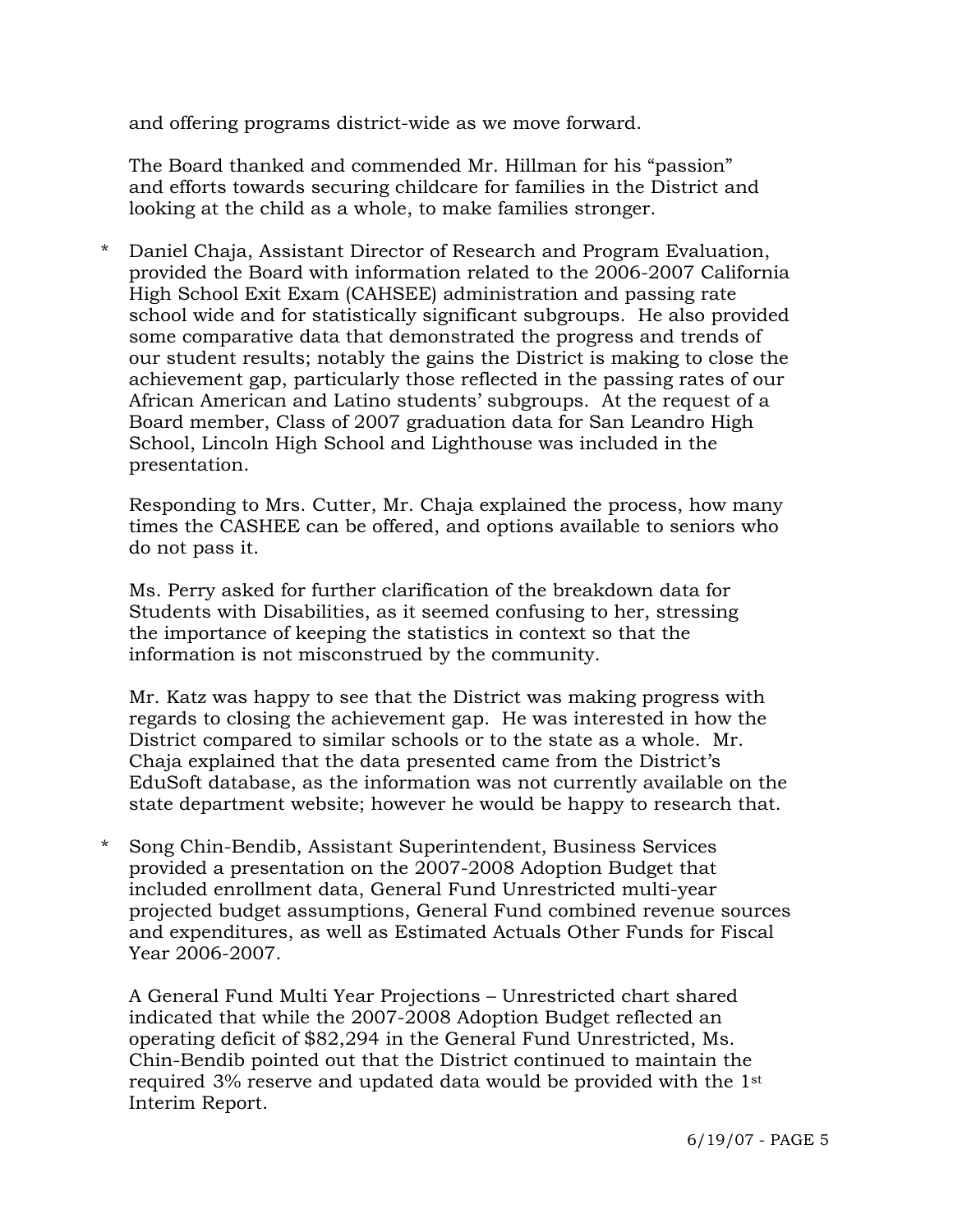The Board posed clarifying questions regarding staffing, lease income, drop in spending for restricted consulting services, and plans for GASB 45 which were addressed by Ms. Chin-Bendib.

## **PUBLIC TESTIMONY ON NON-AGENDA ITEMS**

- Morgan Mack-Rose announced that Washington Elementary School would soon be adopting a "green" or environmental theme for their school as a way of unifying students, teachers and parents. Staff members will be meeting with parents this summer to convene a task force for a possible fall implementation. In addition, Ms. Mack-Rose addressed the Board on the possibility of adding more portables to provide additional space for the library, childcare and a parent resource center. She also asked the Board to consider identifying Washington as an "overflow" school and creating classes in a fiscally responsible manner that would maintain the neighborhood schools policy.
- San Leandro High School students David Fang and Will McCabe addressed the Board in support of improving the track at San Leandro High School as a way of benefiting the athletics program, and increasing safety for all athletes.
- Jack Nelson, District teacher, addressed the Board regarding the deteriorating state of the District fields and the need to improve Burrell Field. He urged the Board to make a decision by September 2007.
- David Ellington addressed the Board regarding improving Burrell Field, suggesting that the Board consider a partnership with the City, and show support for our athletics by providing quality facilities.
- Carol Drymon and Izzie Rojas, youth leaders of the San Leandro High School Jefferson Service Group, shared how the group had recently participated in a "clean up" of the John Muir Middle School field, and had awarded a \$500 scholarship to graduating senior Conrad Garcia for all of his community service. They would like to see their group grow, which would not only benefit all the schools in the District, but the community as well.

 At the request of the Board, Mr. Nelson explained that Jefferson Service is a volunteer community service organization comprised of 80 schools throughout the United States with six in the Bay Area including San Leandro High. School districts are selected based upon their community service program and emphasize "If you volunteer, you improve your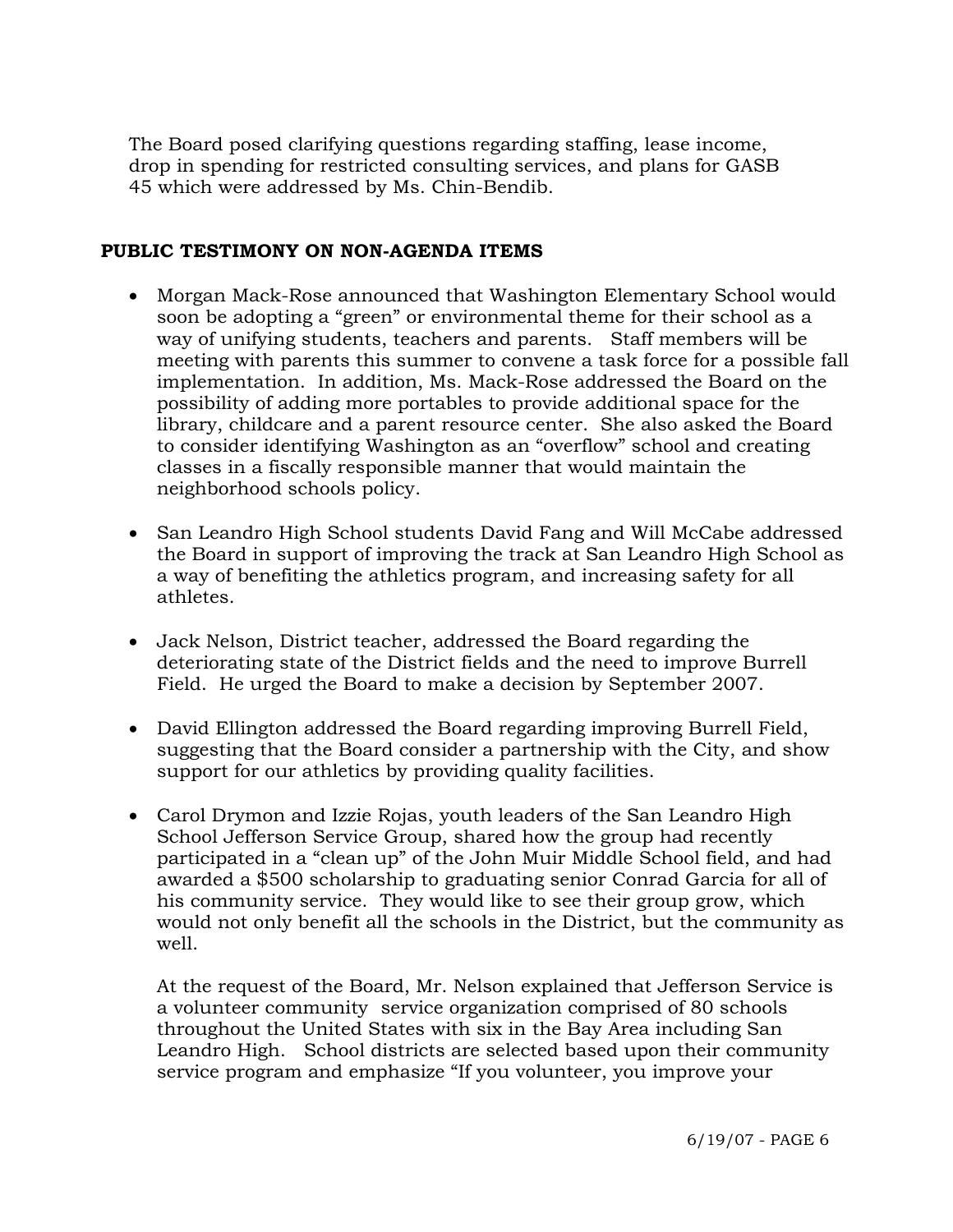community". While students who volunteer do not earn points, or service credit, they learn how volunteering can be a rewarding experience.

Mr. Richards added that he had a few potential projects in mind that he would like to forward to Mr. Nelson.

The Board took a break at 9:35 p.m. and reconvened at 9:40 p.m.

# **PUBLIC HEARING**

A public hearing was held regarding the 2007-2008 Adoption Budget.

• On a motion made by Mrs. Cutter and seconded by Mr. Davis, the Board opened the public hearing regarding the 2007-2008 Adoption Budget by a 5-0 vote. Trustees Cassidy and Hague were absent.

No comments were received from the audience.

• On a motion made by Mr. Davis and seconded by Mr. Katz, the Board closed the public hearing regarding the 2007-2008 Adoption Budget by a 5- 0 vote. Trustees Cassidy and Hague were absent.

# **REPORTS**

- 1) Correspondence Clerk Perry reported receipt of the following emails from Claire McKean regarding the San Leandro High School graduation, and from Mary Beth Barloga regarding "Ideas to Consider".
- 2) Superintendent's Report Superintendent Lim reflected on the events of the 2006-2007 school year, making this the District's "best year ever". Highlights included:
	- Passage of the \$109 million Measure B school facilities bond
	- Expanded mandatory verification process to include middle schools and looking at the elementary level
	- Our data supports that the District is "closing the achievement gap"
	- Aggressively sought out grants and is moving towards Career Tech
	- Expanded EduSoft to include K, 1, and 9 grades
	- Opened the new San Leandro Adult School campus at Muir Middle School with the help of Chabot College and Valley Foundation;
	- Under the leadership of Mr. Leming, John Muir became an AVID demonstration school, giving our District the distinction of having one middle school as a pathway to the high school
	- Convened a Parent Leaders' Council
	- Purchased the Ford lot for the new location of the future 9<sup>th</sup> Grade Academy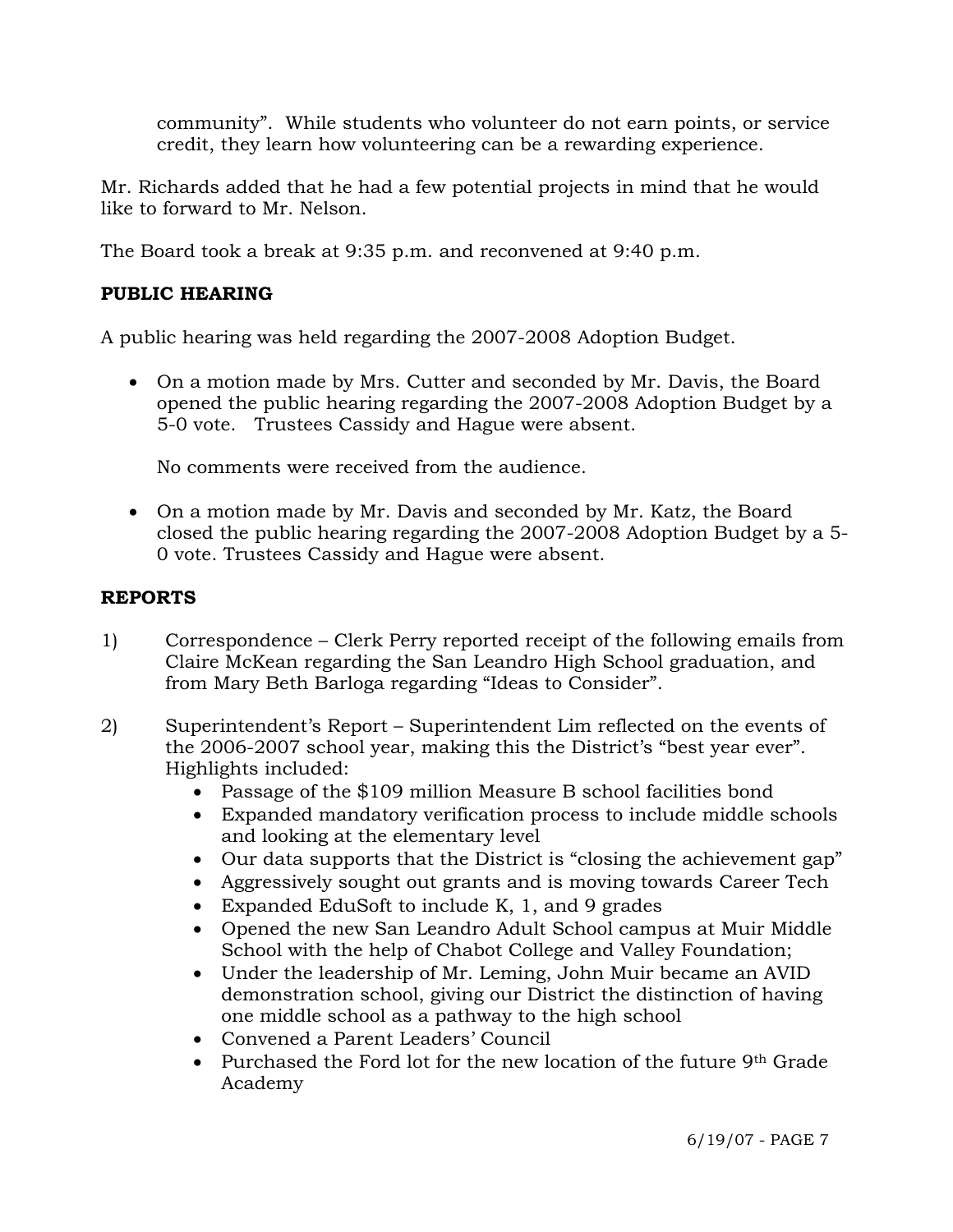She thanked the Board and District volunteers for communicating a positive message on Measure B to the community at the Cherry Festival, adding that she has received a lot of positive feedback.

 Ms. Lim announced that Dr. Iton, Executive Director of the Alameda County Health Department would be speaking at the Joint City/District meeting on June 25 at the San Leandro Library, where he will be sharing data from the District's census tract showing the gaps in achievement, health and family, and relationships and discussing what can be done in terms of youth development. In addition, Dr. Iton has also agreed to be the guest speaker on Monday, August 27, the District's first staff development day for the 2007-2008 school year. He will be addressing the urgency of addressing youth development and health issues.

 She said that as a result of the hard work of Judith Cameron, Director of Curriculum and Instruction, John Muir staff, and Esteban Zapiain, Assistant Director of Technology, 32 incoming sixth grade students were recruited to participate in a new orchestra program beginning this fall at John Muir Middle School.

 The Superintendent distributed a copy of the letter sent to Mayor Santos from Board President Rick Richards regarding the Arts Education Center.

- 3) Board Committee Reports
	- Finance Mr. Richards reported that the committee met on June 18 and discussed lunch price increases from Food Services for 2007-08 and the 2007-2008 Adoption Budget. They received an update on Position Control and received a flowchart (which was distributed to the Board), outlining the request for personnel needs process which reflects the site and district level staffing.
	- Curriculum Ms. Perry reported that the committee met on June 8 and was bringing forward the following items for Board consideration: Advanced Placement (AP) Computer Science A course, and instructional materials for K-5, 6-8, 9-12 Science, K-5 Visual Art, and K-5 Music. She noted that the Advanced Placement (AP) Calculus BC course was being pulled from the agenda as additional work was still needed and the class was not projected to begin until the fall of the 2008 school year. They also discussed reconfiguring 9-12 Geometry. Their next meeting will be September 12 at 5 p.m.
- 4) Board Representatives' Reports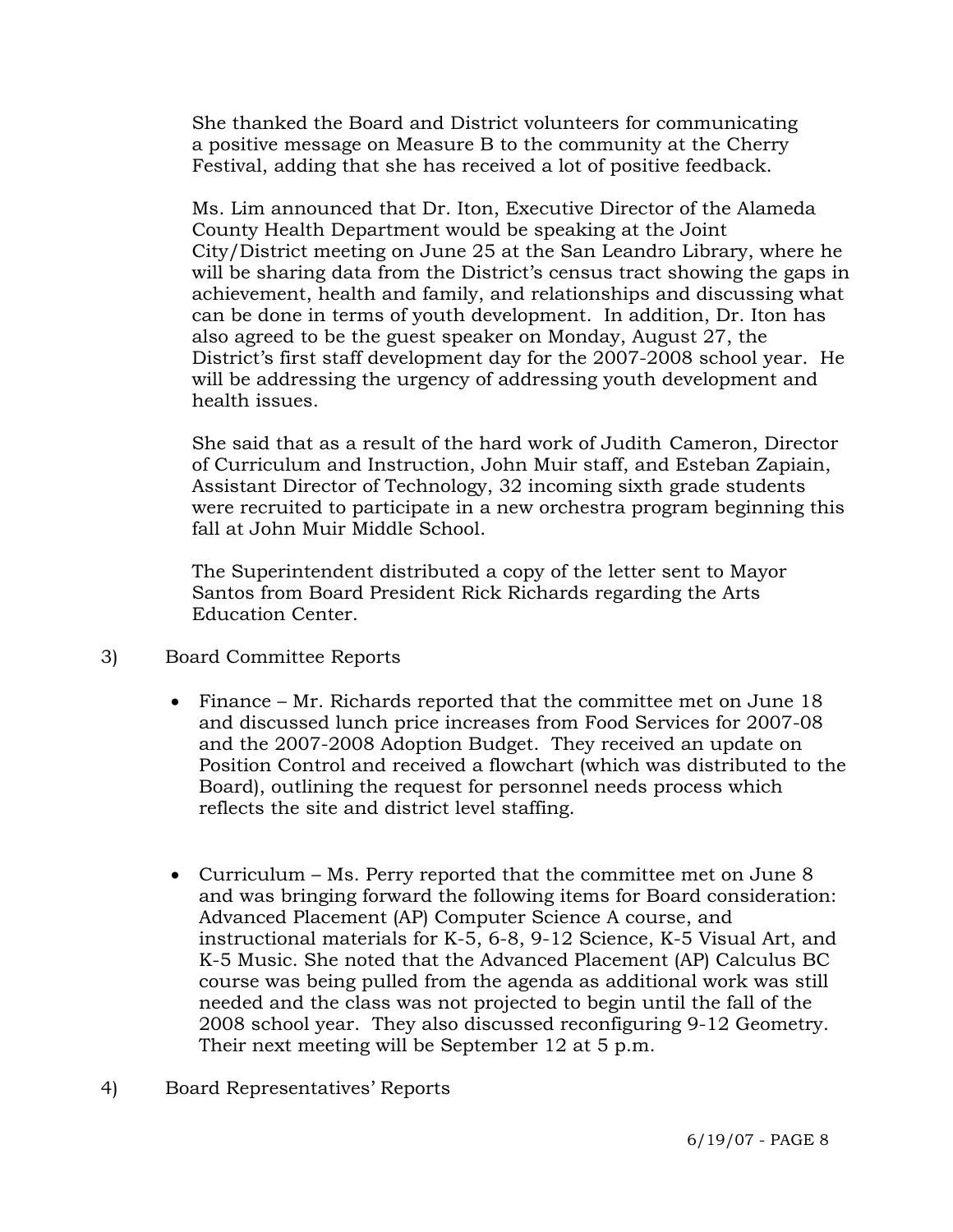- Eden Area Regional Occupational Program Mr. Richards reported that the committee met on June 7 and adopted the ROP budget and school calendar, heard an update on the DECA National Competitions and acknowledged those students who attended from Castro Valley, San Leandro, and San Lorenzo school districts. They also received information regarding the biotechnology course. He noted that the resignation of Hayward Unified School Board member Myrna Truehill, has left a vacancy on the ROP Governing Board.
- Drug, Alcohol, Tobacco Education (DATE) Ms. Perry reported that the committee met on June 5. There were presentations on the San Leandro High School Academy for Social Justice and the effects of marijuana and other drugs on the adolescent brain. They discussed the upcoming retirement of the Coordinator, Bob Burgess, and current budgetary issue, with Mr. Burgess suggesting that funds be directed towards youth development assets.

Mrs. Cutter requested that Consent Item 5.6-C, Change Order No. 3 for John Muir Adult School, Phase One, Site Work Project, be removed from the Consent Calendar.

# **CONSENT ITEMS**

# General Services

| $1.1 - C$                              | Approval of Board Minutes – May 29, 2007       |
|----------------------------------------|------------------------------------------------|
| $1.2-C$                                | Resolution #07-24 Authorization to Draw Funds  |
| Human Resources                        |                                                |
| $2.1-C$<br><b>Educational Services</b> | Acceptance of Personnel Report                 |
| $3.1 - C$                              | Acceptance of Donations                        |
| $3.2 - C$                              | Consolidated Application, Part I for 2007-2008 |

3.4-C Even Start Grant Application

# Business Operations

- 4.1-C Ratification of Payroll for May 2007
- 4.2-C Approval of Bill Warrants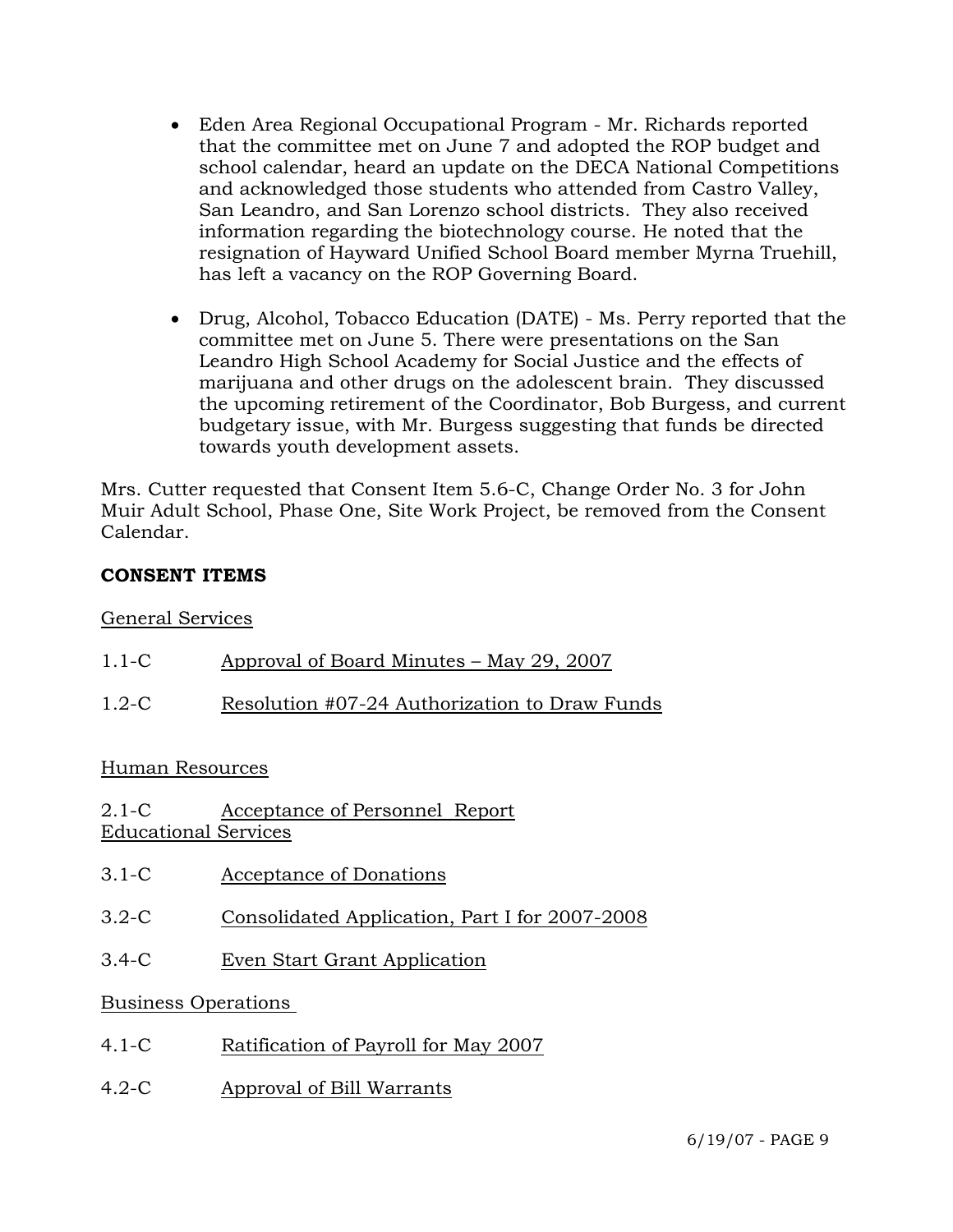- 4.3-C Resolution #07-25, to Declare Certain Equipment Surplus and/or Obsolete
- 4.4-C AMS.NET, Inc. Contract
- 4.5-C Resolution #07-26 Designating Authorized Agents to Sign School Orders for the Revolving Cash Fund Account
- 4.6-C Resolution #07-27 Designating Authorized Agents to Sign School Orders for the General Fund Payroll Account
- 4.7-C Resolution #07-28, Designating Authorized Agents to Sign School Orders for the General Fund Clearing Account
- 4.8-C School Lunch Price Increase 2007-2008
- 4.9-C Mandated Cost Contract 2007-20008

Facilities and Construction

- 5.1-C Roofing Projects Environmental Management and Consulting Services – Scope of Services No. 2 - Projects #07-02, #07-03, and #07-04
- 5.2-C Construction Management Services Contract for Roofing at Roosevelt, McKinley, and Washington Elementary Schools – Project #07-04
- 5.3-C Construction Contract for Re-Roofing at Garfield and Monroe Elementary Schools
- 5.4-C Construction Contract for Re-Roofing at San Leandro High School and Jefferson Elementary School
- 5.5-C Construction Contract for Re-Roofing at McKinley, Roosevelt, and Washington Elementary Schools

On a motion made by Mr. Davis and seconded by Ms. Perry, the Board approved the remaining consent items by a 5-0 vote. Trustees Cassidy and Hague were absent.

Facilities and Construction

5.6-C Change Order No. 3 for John Muir Adult School, Phase One,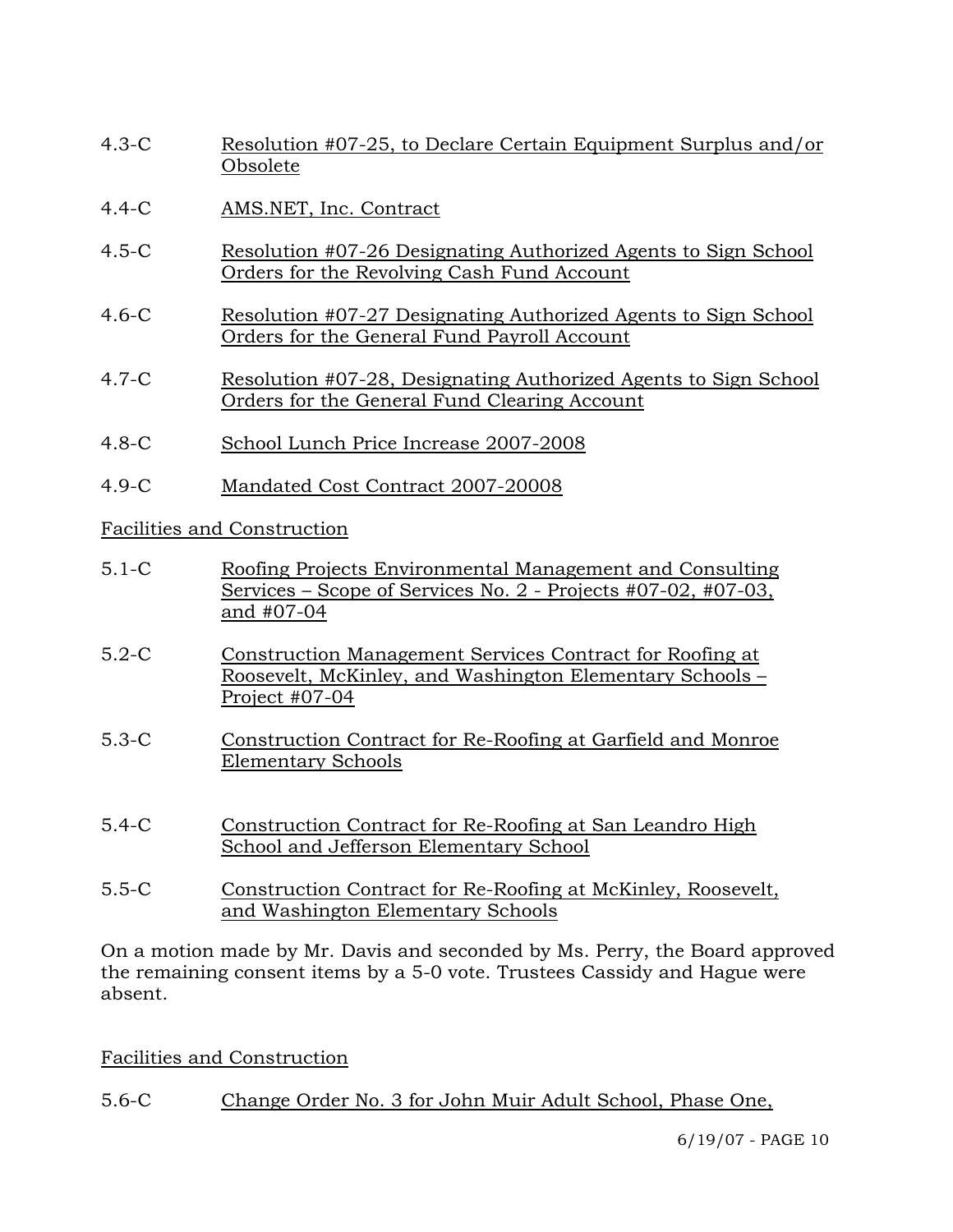#### Site Work Project

Mrs. Cutter said that while she would approve the change order, she would like to have staff confirm the budget that would be impacted by this change order which was not included with the information.

On a motion made by Mrs. Cutter and seconded by Mr. Katz, the Board approved Change Order No. 3 for John Muir Adult School, Phase One, site Work Project by a 5-0 vote. Trustees Cassidy and Hague were absent.

# **ACTION ITEMS**

## Human Resources

Prior to voting on the following action items, Assistant Superintendent for Human Resources Byron Isaac explained that school districts are required by law (Government Code 3547) to "sunshine" collective bargaining proposals in an open session of the Board of Education, and that the San Leandro Teachers' Association and the Teamsters Union Local 856/Alameda Building Trades Council were submitting their initial proposals for Board acknowledgement.

2.1-A San Leandro Teachers' Association Initial Proposal to the San Leandro Unified School District

> On a motion made by Mr. Davis and seconded by Mr. Katz, the Board approved the acceptance of the San Leandro Teachers' Association initial proposal to the San Leandro Unified School District by a 5-0 vote. Trustees Cassidy and Hague were absent.

2.2-A San Leandro Unified School District's Initial Proposal to the San Leandro Teachers' Association

> On a motion made by Mr. Davis and seconded by Mr. Katz, the Board approved the acceptance of the San Leandro Unified School District's initial proposal to the San Leandro Teachers' Association Initial Proposal to the by a 5-0 vote. Trustee Cassidy and Hague were absent.

2.3-A Teamsters Union Local No. 856/Alameda Building Trades Council Initial Proposal to the San Leandro Unified School district

> On a motion made by Mrs. Cutter and seconded by Mr. Davis, the Board approved the acceptance of the Teamsters Union Local No. 856/Alameda Building Trades Council initial Proposal to the San Leandro Unified School District by a 5-0 vote. Trustees Cassidy and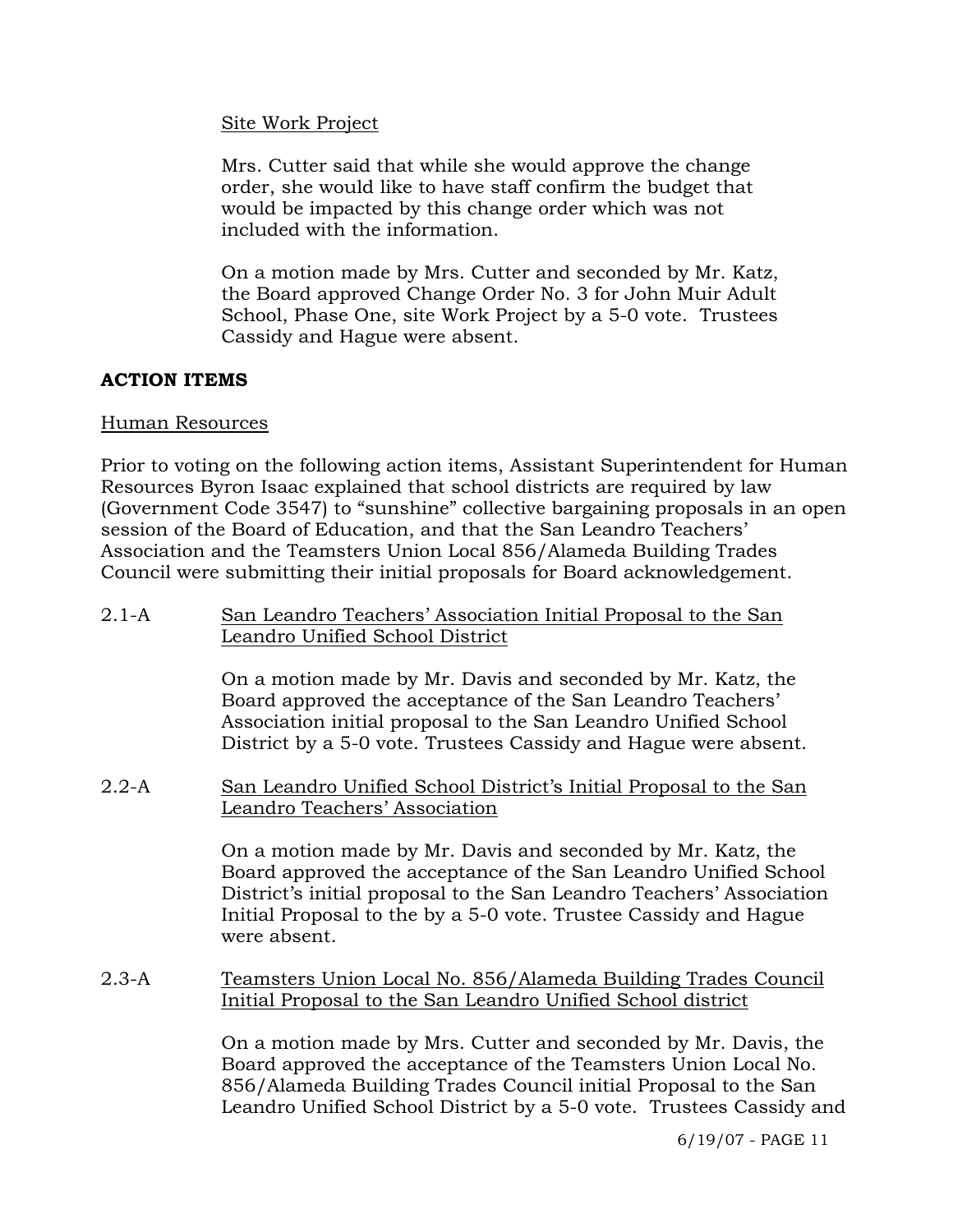Hague were absent.

2.4-A San Leandro Unified School District's Initial Proposal to the Teamsters Union Local No. 856/Alameda Building Trades Council

> On a motion made by Mr. Davis and seconded by Mr. Katz, the Board approved the acceptance of the San Leandro Unified School District's initial proposal to the Teamsters Union Local No. 856/Alameda Building Trade Council by a 5-0 vote. Trustees Cassidy and Hague were absent.

## Business Operations

4.1-A 2007-2008 Adoption Budget

On a motion made by Mrs. Cutter and seconded by Ms. Perry, the Board approved the 2007-2008 Adoption Budget by a 5-0 vote. Trustees Cassidy and Hague were absent.

#### 4.2-A Resolution #07-29 Designating Representatives with Office of Public School Construction (OPSC) and the State Allocation Board (SAB)

On a motion made by Ms. Perry and seconded by Mr. Davis, the Board adopted Resolution #07-29 designating representatives with Office of Public School Construction (OPSC) and the State Allocation Board (SAB) by a 5-0 vote. Trustees Cassidy and Hague were absent.

# 4.3-A Resolution #07-30 East Bay Schools Insurance Group

On a motion made by Ms. Perry and seconded by Mr. Davis, the Board adopted Resolution #07-30 designating Song Chin-Bendib as San Leandro Unified School District's official representative and Lisa Busbee-Young as alternate to attend the East Bay Insurance Group meetings by a 5-0 vote. Trustees Cassidy and Hague were absent.

# **PUBLIC HEARING**

Prior to the public hearing President Richards read the legal requirements and process stating,

*"Pursuant to Board Policies 4143.1 and 4143.2 and Government Code Section 3547, all initial bargaining proposals relating to matters within the scope of the representation must be presented at a public meeting of the Governing Board and the public must be provided with an opportunity to express itself regarding the proposals. Copies of the initial proposals exchanged by the San Leandro*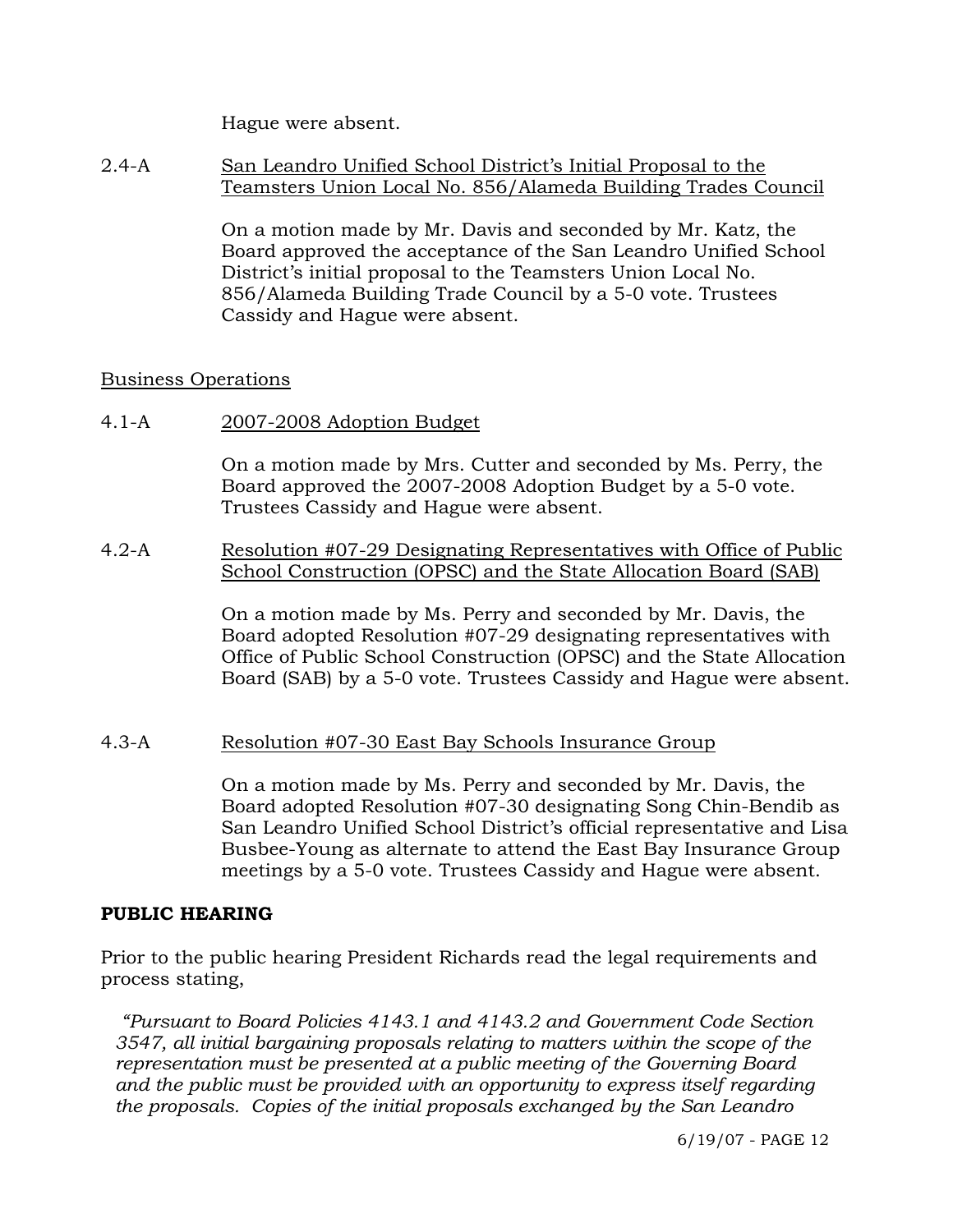*Teachers' Association and the San Leandro Unified School District as well as the initial proposals exchanged by the Teamsters and the San Leandro Unified School District are available on the table by the door. These documents are public records. Members of the public will be invited to express their views on each of the initial proposals. First the public will be invited to comment on the initial proposal between the San Leandro Teachers' Association and the San Leandro Unified School District. A second public hearing has been scheduled for the next meeting on July 9, 2007."* 

- 1. A public hearing was held concerning the San Leandro Teachers' Association initial proposal and the San Leandro Unified School District's initial proposal.
	- On a motion made by Mr. Davis and seconded by Mrs. Cutter, the Board opened the pubic hearing concerning the San Leandro Teachers' Association initial proposal and the San Leandro Unified School District's initial proposal by a 5-0 vote. Trustees Cassidy and Hague were absent.

No comments were received from the audience.

- On a motion made by Mr. Davis and seconded by Mrs. Cutter, the Board closed the pubic hearing concerning the San Leandro Teachers' Association initial proposal and the San Leandro Unified School District's initial proposal by a 5-0 vote. Trustees Cassidy and Hague were absent.
- 2. A public hearing was held concerning the San Leandro Unified School District's initial proposal and the Teamsters Union Local No. 856/Alameda Building Trades Council initial proposal.
	- On a motion made by Mr. Davis and seconded by Mr. Katz, the Board opened the pubic hearing concerning the San Leandro Unified School District's initial proposal and the Teamsters Union Local No. 856/Alameda Building Trades Council initial proposal by a 5-0 vote. Trustees Cassidy and Hague were absent.

No comments were received from the audience.

• On a motion made by Mr. Davis and seconded by Mr. Richards, the Board closed the pubic hearing concerning the San Leandro Teachers' Association initial proposal and the San Leandro Unified School District's initial proposal by a 5-0 vote. Trustees Cassidy and Hague were absent.

# **CONFERENCE**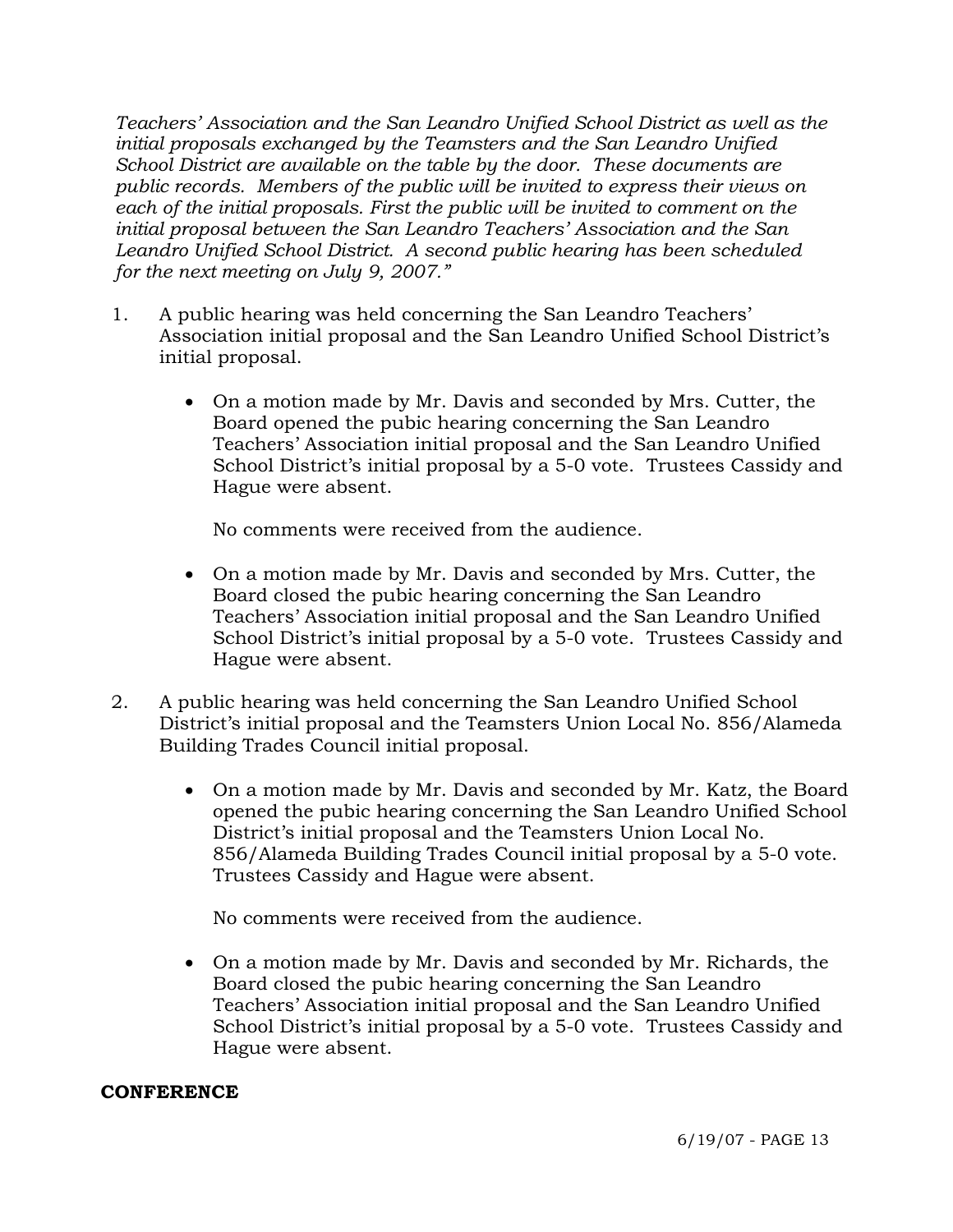## Human Resources

2.1-CF Reclassification Panel's Advisory Recommendation to Reclassify Petitioning Bargaining Unit Members from the California School Employees' Association (CSEA)

> The Board discussed and considered approving the Reclassification Panel's Advisory Recommendation to Reclassify Petitioning Bargaining Unit Members from the California School Employees' Association (CSEA)

Mr. Isaac explained that reclassification is a process whereby employees can seek an increase in compensation, new job title or new job description based on three criteria. Pursuant to the agreement between the District and the California School Employees' Association (CSEA), a reclassification hearing must be held annually for members petitioning to have their positions reclassified. The Reclassification Panel, comprised of Jeffrey W. Basham, Arbitrator, Mediator and Fact Finder; Donald E. Bonds, Labor Relations Representative (CSEA); and Mr. Isaac met on May 15, 2007, and are making the following recommendation:

- Approval of the one Budget Technician from Range 50 to 51
- Approval of one Para-Educator ELD 2 to Para-Educator ELD 3, from Range 28- to 30
- Approval of three Attendance Verification Clerks from Range 36 to 37
- Approval of four Attendance Clerk I positions from Range 34 to 35

On a motion made by Mr. Davis and seconded by Mr. Katz, the Board approved the Reclassification Panel's Advisory Recommendation to Reclassify Petitioning Bargaining Unit Members from the California School Employees' Association (CSEA) by a 5-0 vote. Trustees Cassidy and Hague were absent.

#### 2.2-CF Instructional Technology Administrator Job Description

The Board discussed and considered approving the Instructional Technology Administrator Job Description.

Mr. Isaac explained that with the impending vacancy of the Assistant Director of Technology position, currently being filled by a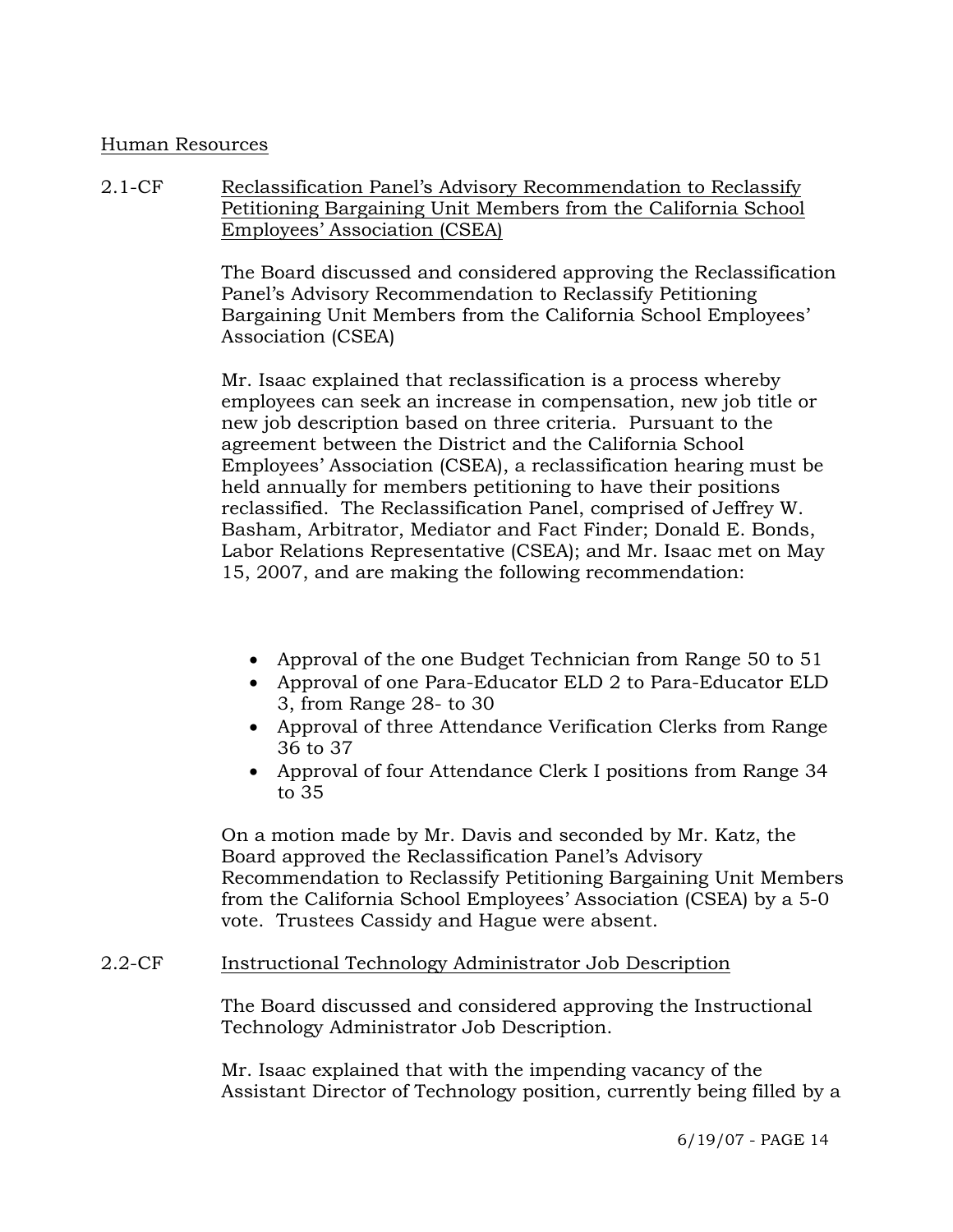credentialed employee, Cabinet began the process of filling the position. They determined that the position didn't necessarily require a teaching credential, but wanted to emphasis technological expertise. It was also discovered that a job description had never been completed for the current position. Thus, staff drafted a classified management job description (changing the title to Instructional Technology (IT) Administrator), which was being brought forward for approval tonight.

Ms. Perry asked how the person chosen for this position would have the ability to integrate technology into the K-12 curriculum if they didn't have a teaching credential. Staff said they envisioned that the candidate would be working very closing with Educational Services in addition to other District departments.

Mrs. Cutter was concerned about the field of expertise of the interview panel. Mr. Isaac explained that the panel was composed of the District's current Assistant Director of Technology, and Computer Technician, as well as the Grant Coordinator and Curriculum Specialist who have strong technological and educational services backgrounds.

On a motion made by Mr. Davis and seconded by Mrs. Cutter, the Board approved the Instructional Technology Administrator Job Description by a 5-0 vote. Trustees Cassidy and Hague were absent.

#### 2.3-CF ELD Replacement Job Descriptions

On a motion made by Mr. Davis and seconded by Mr. Katz, the Board approved the Reclassify ELD replacement job descriptions by a 5-0 vote. Trustees Cassidy and Hague were absent.

#### Educational Services

#### 3.1-CF McKinley Elementary School Uniforms

The Board discussed and considered approving the McKinley Elementary School Uniform Policy.

Mr. Katz opposed this proposal. While he understood the reason parents at McKinley supported this, he felt implementing a school uniform policy went against the District's effort to make our students proud of who they are, confidence to be different from others, to express themselves and develop into unique well-educated members of society and stressed that you should conform and look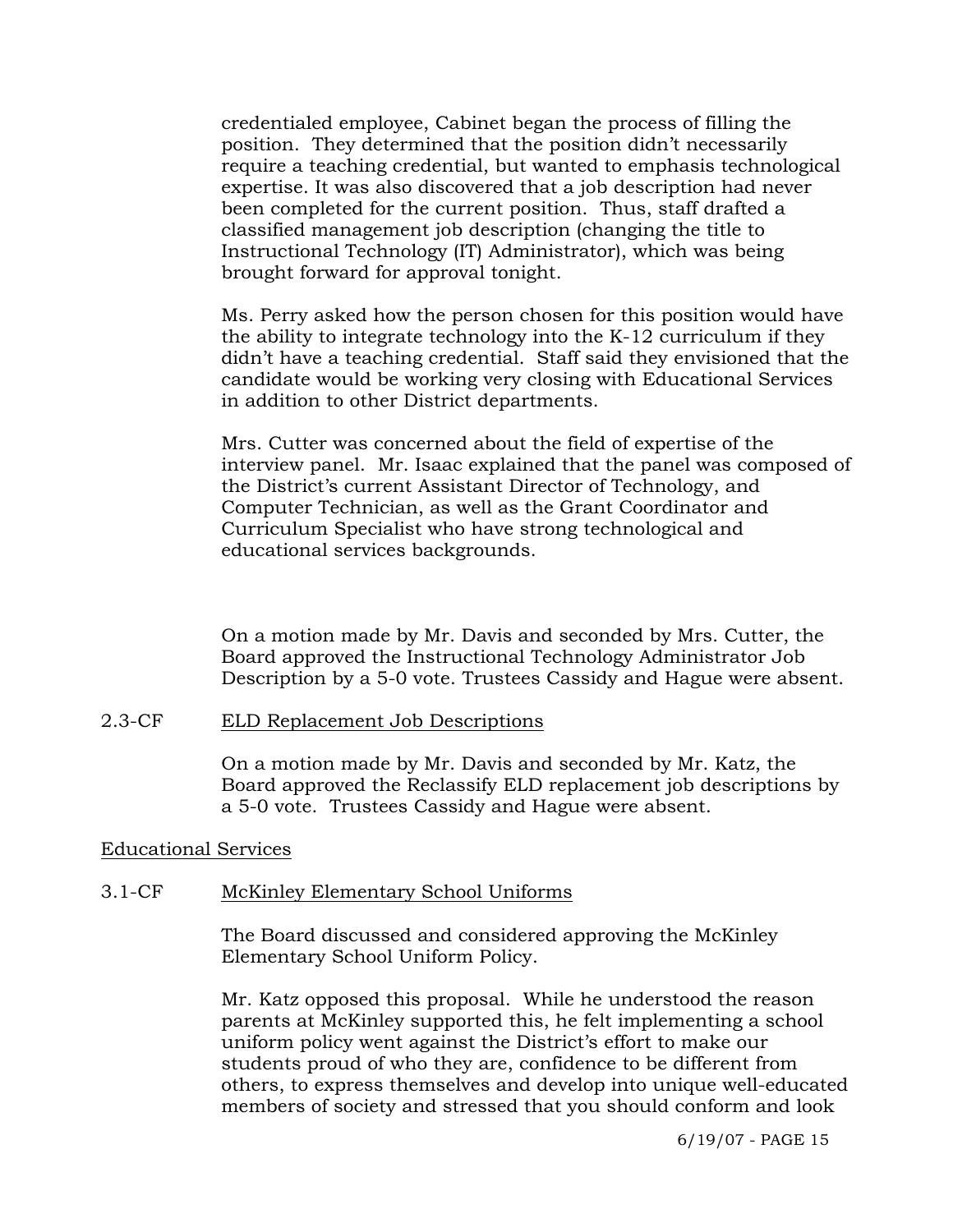and be like everyone else. He also feared that waivers for such a program would contribute and create unnecessary peer pressure. He encouraged the Board to consider Article 13 of the Convention on the Rights of the Child, as they make their decision to support this policy, quoting, *"The child shall have the right to freedom of expression; this right shall include freedom to seek, receive and impart information and ideas of all kinds, regardless of frontiers, either orally, in writing or in print, in the form of art, or through any other media of the child's choice"*.

While Trustees Cutter and Perry respected Trustee Katz's views, Mrs. Cutter felt that the policy would not take away a child's freedom of expression. Ms Perry said that the policy offers an option and was not intended to be so restrictive as to prevent individual freedoms, adding that when Garfield Elementary School implemented such a policy a few years ago, the school culture improved.

On a motion made by Ms. Perry and seconded by Mr. Davis, the Board approved the McKinley Elementary School Uniform policy, including the health and safety factor in their School Site Plan, effective December 19, 2007, by a 4-1 vote with Trustee Katz voting no and Trustees Cutter, Davis, Perry, Richards voting yes. Trustees Cassidy and Hague were absent.

#### 3.2-CF Advanced Placement (AP) Computer Science A Course

The Board discussed and considered approving the new Advanced Placement Computer Science A course at San Leandro High School.

For further clarification, Ms. Perry offered the following additional information:

- This course would be replacing the advanced course approved last year.
- Upon approval the course would be offered in the spring.
- The teacher of this AP course would receive a \$2,241 stipend.
- Approximately \$1600-\$1800 would be needed to cover the cost of new textbooks.

On a motion made by Mr. Davis and seconded by Mr. Katz, the Board approved the new Advanced Placement Computer Science A course at San Leandro High School by a 5-0 vote. Trustees Cassidy and Hague were absent.

#### 3.3-CF Advanced Placement (AP) Calculus BC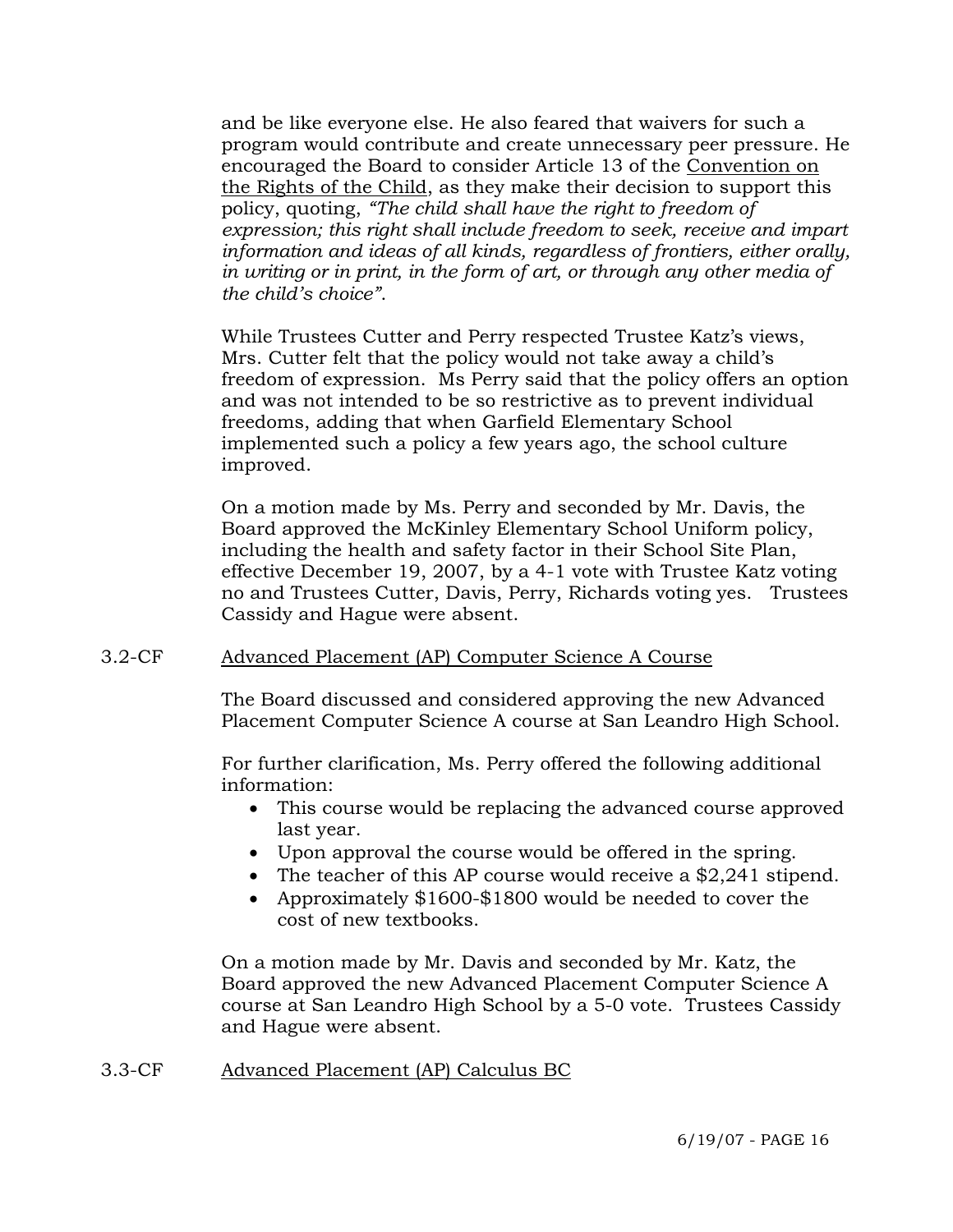At the recommendation of Board Curriculum Committee, this item was pulled from the agenda. The committee is projecting a 2008 school year implementation.

#### 3.4-CF K-5, 6-8, 9-12 Science Instructional Materials

On a motion by Ms. Perry and seconded by Mr. Davis, the Board approved the K-5, 6-8, 9-12 Science Instructional Materials by a 5-0 vote. Trustees Cassidy and Hague were absent.

## 3.5-CF K-5 Visual Art Instructional Materials

On a motion made by Mr. Katz and seconded by Mrs. Cutter, the Board approved the K-5 Visual Art Instructional Materials by a 5-0 vote. Trustees Cassidy and Hague were absent.

3.6-CF K-5 Music Instructional Materials

On a motion made Ms. Perry and seconded by Mr. Davis, the Board approved the K-5 Music Instructional Materials by a 5-0 vote. Trustees Cassidy and Hague were absent.

## 3.7-CF School Site Plans for Student Achievement

The Board discussed and considered approving the School Site Plans for Student Achievement for Garfield, Jefferson, Madison, McKinley, Monroe, Washington, Wilson Elementary Schools, Bancroft and John Muir Middle Schools, San Leandro High School and Lincoln Alternative High School.

Prior to the discussion, Assistant Superintendent Cindy Cathey requested that the School Plans for John Muir Middle School and San Leandro High School be pulled and forward to the next Board meeting, as some information needed had not been received.

Mr. Katz said that he would abstain from the vote as he had not had a chance to read the school plans.

With regards to the approval timeline raised by Ms. Perry, the Superintendent explained that it was the intent to approve the plans before the principals left for the summer on June 30 so that they could begin submitting purchase orders. It was then suggested, and the Board agreed, to schedule a short special Board meeting prior to the Joint City/District Work Session on June 25 so that Board could take action.

Assistant Superintendent Cathey also noted that the school plans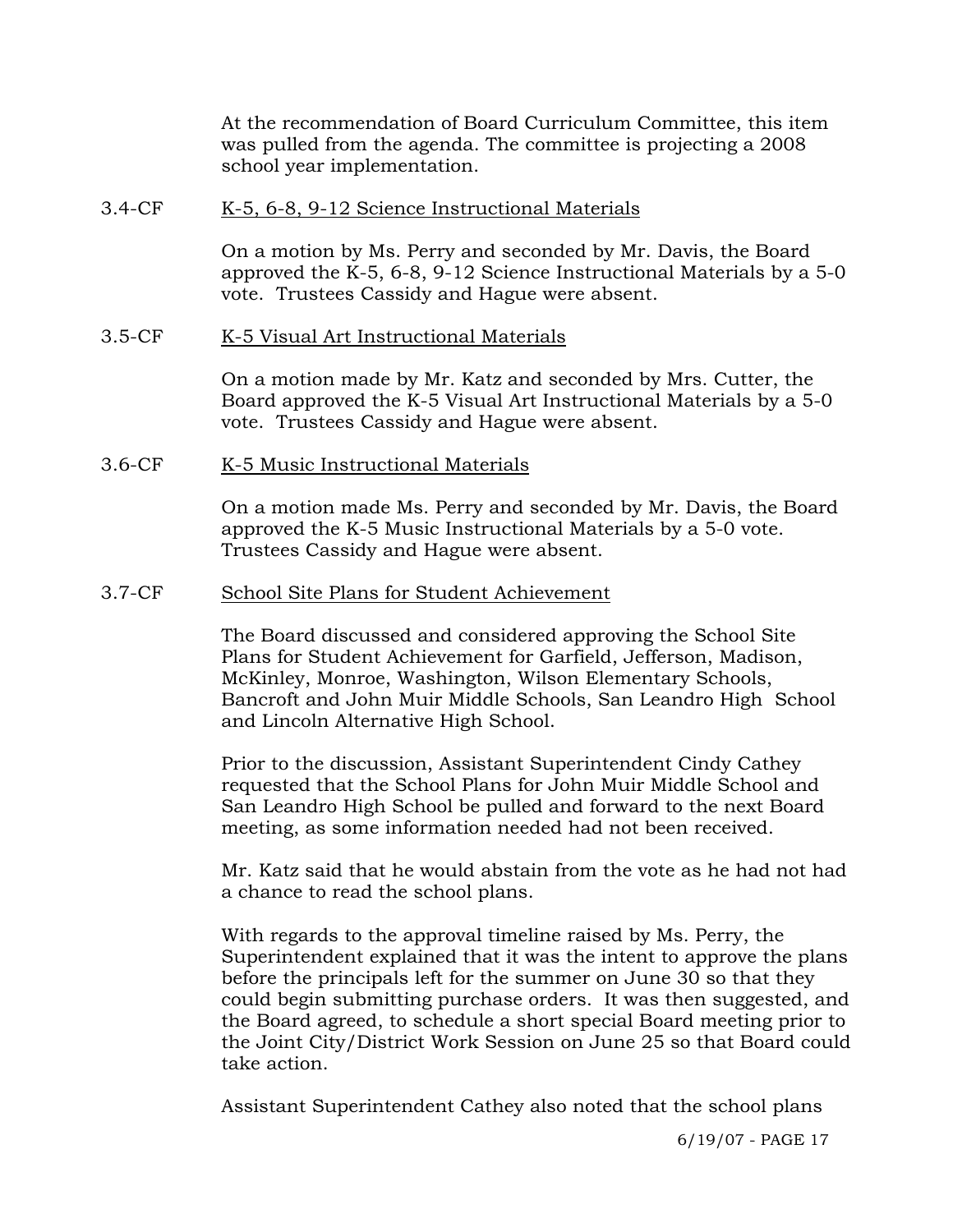were available for review at the District Office.

On a motion made by Mr. Katz and seconded by Mrs. Cutter, the Board tabled the School Site Plans for Student Achievement for Garfield, Jefferson, Madison, McKinley, Monroe, Washington, Wilson Elementary Schools, Bancroft and John Muir Middle Schools, San Leandro High School and Lincoln Alternative High School until June 25 by a 5-0 vote. Trustees Cassidy and Hague were absent.

#### 3.8-CF Restructuring of Special Education

The Board discussed and considered approving the restructuring of the Special Education Department.

Prior to the vote, Trustee Cutter explained that the Superintendent had clarified her questions and concerns on the need for two positions.

Ms. Perry also reiterated that in light of the complexity of Special Education, particularly with the IEP processes, restructuring would enable the District to more effectively meet the changing demands.

On a motion made by Mr. Katz and seconded by Ms. Perry, the Board approved the restructuring of the Special Education Department by a 5-0 vote. Trustees Cassidy and Hague were absent.

Before proceeding to the next item, Mr. Katz motioned and Mrs. Cutter seconded to extend the Board meeting until 10:50 p.m. which was approved by a 5-0 vote. Trustees Cassidy and Hague were absent.

#### 3.9-CF Assistant Director of Special Services Position and Job Description

On a motion made by Mr. Davis and seconded by Ms. Perry, the Board approved the Assistant Director of Special Services position and job description by a 5-0 vote. Trustees Cassidy and Hague were absent.

#### 3.10-CF Coordinator of Special Services Position and Job Description

On a motion made by Ms. Perry and seconded by Mr. Katz, the Board approved the Coordinator of Special Services position and job description by 5-0 vote. Trustees Cassidy and Hague were absent.

#### **INFORMATION ITEMS**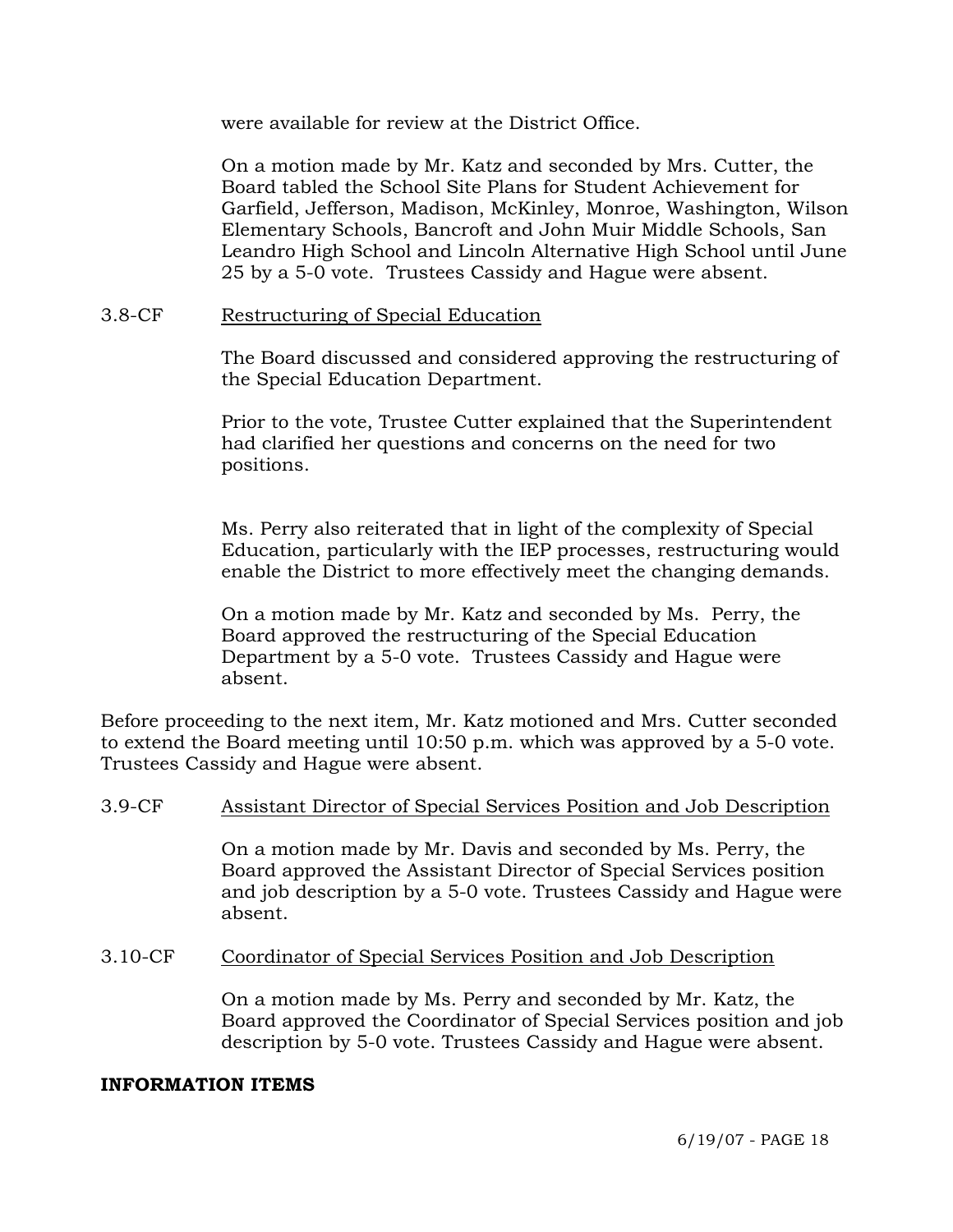## Business Operations

## 4.1-I Miscellaneous

Miscellaneous receipts in the amount of \$18,747,804.74 have been deposited in the Treasury of Alameda County.

## **ADDITIONAL SUGGESTIONS AND COMMENTS FROM BOARD MEMBERS**

• In the spirit of the upcoming "green" environmental theme being implemented at Washington Elementary School, Trustee Katz asked the Board to consider instituting a ban on styrofoam, which is non-recyclable. It was the consensus of the Board to have staff research the impact and bring back a presentation to the Board.

 Mr. Katz gave a brief overview of the "Shape-Up San Leandro" program which was modeled around a similar program implemented in Somerville, Mass., and is designed to curb childhood obesity. He noted that Supervisor Lai-Bitker supports this program and encouraged the Board to do likewise.

 He asked that the Board review the proposed Letter to the Editor that he drafted outlining some of the accomplishments at the high school. It was the consensus of the Board to send any revisions to the Superintendent by this week, so that a revised copy (signed by all the Board members) could be sent to the newspaper.

 Mr. Katz explained that the reason for his vote earlier regarding the uniform policy at McKinley Elementary was because he had a vested interest in this issue.

- Mrs. Cutter said that it was a great graduation; however, she suggested there should be a different approach to having pictures taken, as the current process she felt created unnecessary chaos.
- Mr. Davis would like to see the site of graduation return to the college amphitheater rather than the stadium. He also shared that the only negative comment he received at the Cherry Festival was regarding the high school PA system.
- Ms. Perry provided an update on the Student Representative Ad Hoc Committee. The committee met on June 6 and the informational piece was distributed to classes. Staff Advisor Nancy Boissivane and Rachel Whyte reviewed the applications and felt the neither of the two student applicants were qualified for the position. Ms. Boissivane would like to revisit this in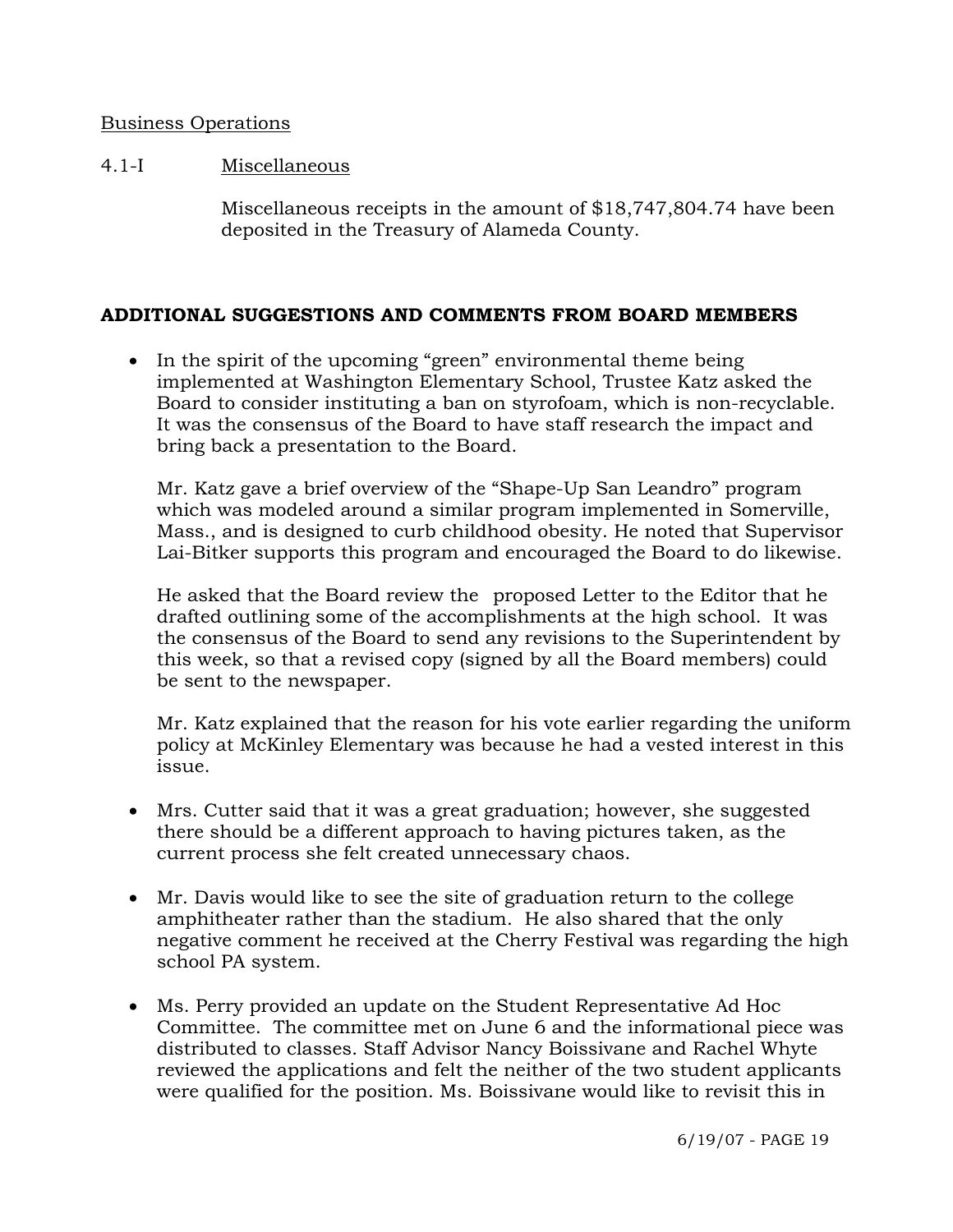September. Ms. Perry asked for guidance from the Board on how to proceed.

 Responding to Mrs. Cutter's concerns, Mr. Richards indicated that there were still many areas that needed to be worked out, with Ms. Perry noting that this was intended to be a pilot at this point.

 Ms. Perry reported that the Alameda County School Boards Association would be meeting this Thursday, June 21. She thanked Emily Kaplan, District Grant Writer, and Robin Michel, Communications Outreach Specialist for spear-heading the Cherry Festival booth, giving the District a great opportunity to interact with the community. With regards to the public comments made regarding Burrell Field, she said that she indicated to Mr. Nelson that a Burrell Field plan had been developed a few years ago, but because of funding it was shelved.

 She highlighted many end-of-the-year events, including Roosevelt Elementary School's production of "Charlie and the Chocolate Factory", the instrumental music at Washington, senior awards night, as well as District Retirement and Recognition Tea. She said that if Cal State East Bay was going to be the venue of the high school graduation next year, she would also like to see the graduation return to the amphitheatre.

• Mr. Richards reported that in addition to the two individual donations from Re/Max for San Leandro High and McKinley Elementary that were accepted tonight, he recently forwarded three more Re/Max Realty checks, in the amount of \$400 each, to the Superintendent for Jefferson Elementary, Bancroft Middle and San Leandro High.

The Board adjourned to closed session at 10:43 p.m. for Public Employee Appointment – Title: Instruction Technology Administrator pursuant to Government Code section 54957.

The Board returned to open session at 11:11 p.m. President Richards said the Board had been in closed session where no action was taken.